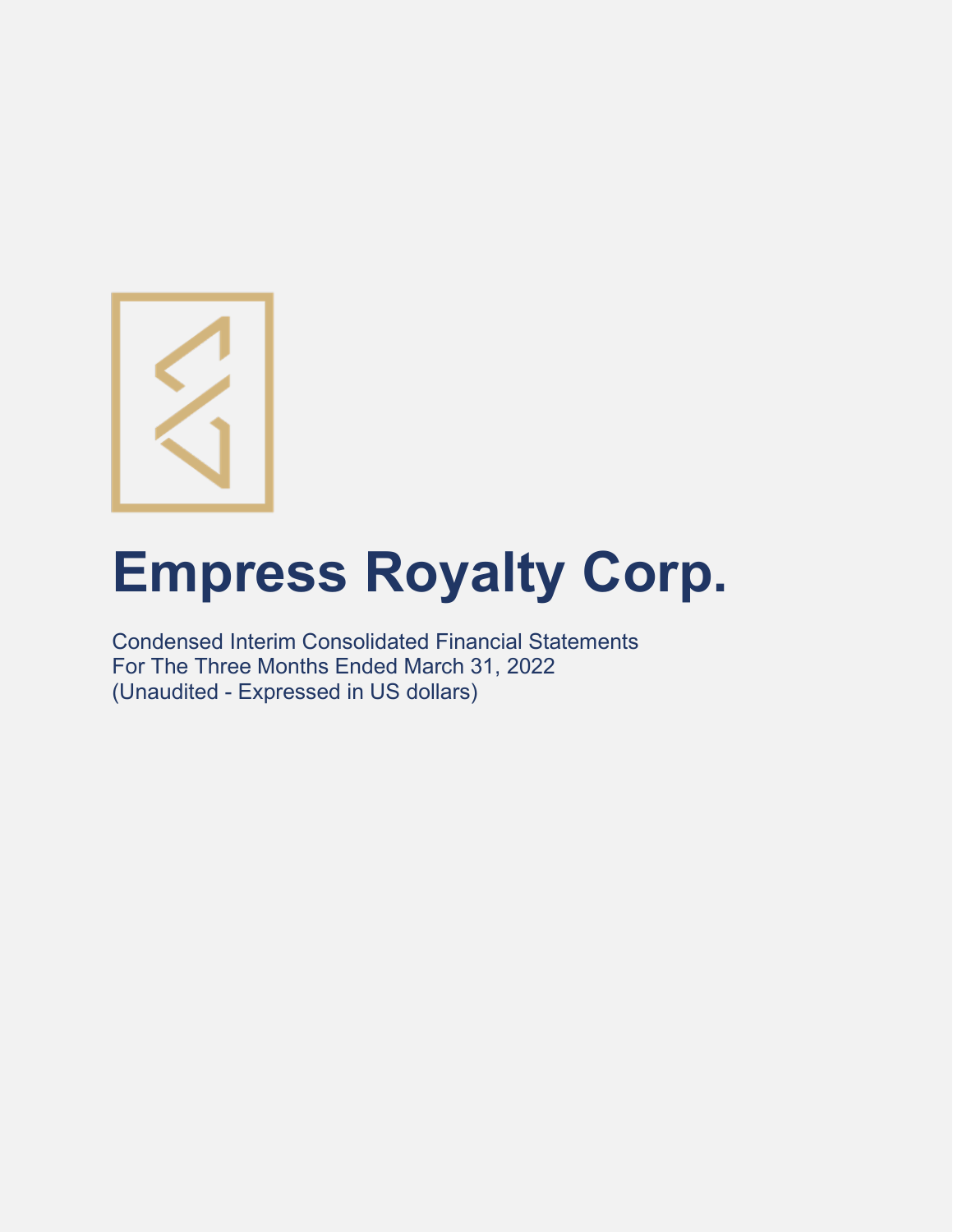

|                                     |                | March 31,        |         | December 31, |
|-------------------------------------|----------------|------------------|---------|--------------|
|                                     | <b>Note</b>    | 2022             |         | 2021         |
| <b>ASSETS</b>                       |                |                  |         |              |
| <b>Current assets</b>               |                |                  |         |              |
| Cash and cash equivalents           | $\overline{4}$ | \$<br>862,451    | \$      | 2,027,874    |
| Receivables                         |                | 11,057           |         | 10,201       |
| Prepaid expenses                    |                | 6,669            |         | 40,095       |
|                                     |                | 880,177          |         | 2,078,170    |
| <b>Royalty and stream interests</b> | 5              | 19,572,604       |         | 18,751,117   |
|                                     |                | \$<br>20,452,781 | \$      | 20,829,287   |
| <b>LIABILITIES</b>                  |                |                  |         |              |
| <b>Current liabilities</b>          |                |                  |         |              |
| Trade and other payables            |                | \$<br>456,747    | $\zeta$ | 416,198      |
| Loan                                | 6              | 1,196,808        |         | 809,574      |
|                                     |                | 1,653,555        |         | 1,225,772    |
| Loan                                | 6              | 2,101,319        |         | 2,331,257    |
|                                     |                | 3,754,874        |         | 3,557,029    |
| <b>SHAREHOLDERS' EQUITY</b>         |                |                  |         |              |
| Share capital                       | 7              | 17,964,022       |         | 17,964,022   |
| Share-based reserve                 | $\overline{7}$ | 3,703,893        |         | 3,392,706    |
| Foreign exchange reserve            |                | 211,064          |         | 215,842      |
| Deficit                             |                | (5, 181, 072)    |         | (4,300,312)  |
|                                     |                | 16,697,907       |         | 17,272,258   |
|                                     |                | \$<br>20,452,781 | \$      | 20,829,287   |
| Commitments                         | 13             |                  |         |              |
| Subsequent event                    | 14             |                  |         |              |

These condensed interim consolidated financial statements are approved for issue by the Audit Committee of the Board of Directors of the Company on May 25, 2022.

They are signed on the Company's behalf by:

"Paul Mainwaring", Director "Alexandra Woodyer Sherron", Director

*The accompanying notes are an integral part of these condensed interim consolidated financial statements*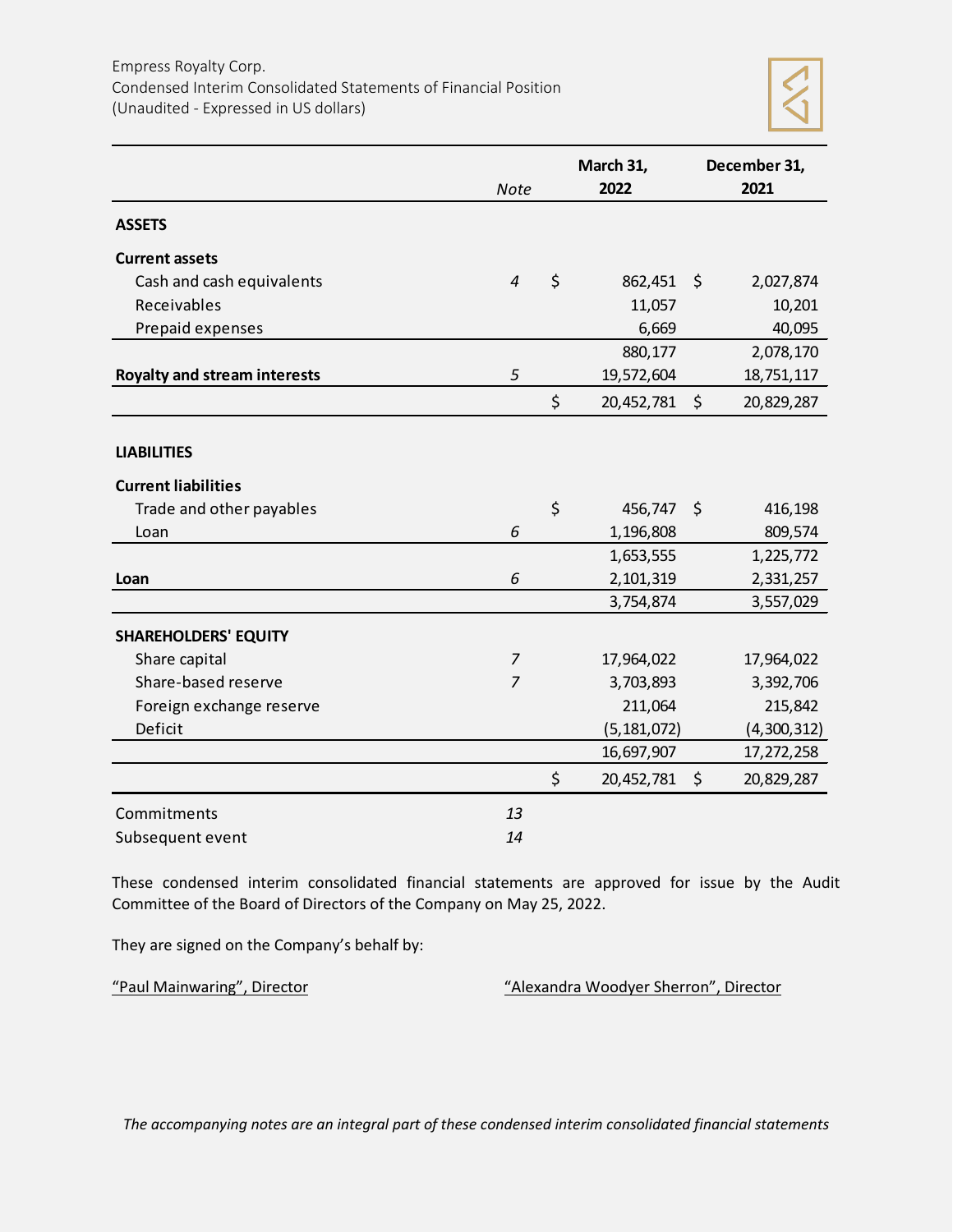

|                                               |             | Three months ended March 31, |     |                     |  |  |  |  |  |  |
|-----------------------------------------------|-------------|------------------------------|-----|---------------------|--|--|--|--|--|--|
|                                               |             | 2022                         |     | 2021                |  |  |  |  |  |  |
|                                               | <b>Note</b> |                              |     | (Restated - Note 2) |  |  |  |  |  |  |
| <b>Revenue</b>                                |             |                              |     |                     |  |  |  |  |  |  |
| Stream revenue                                | 5           | \$<br>427,032                | -\$ |                     |  |  |  |  |  |  |
| Cost of sales, excluding depletion            |             | (85, 406)                    |     |                     |  |  |  |  |  |  |
| Depletion                                     |             | (178, 513)                   |     |                     |  |  |  |  |  |  |
|                                               |             | 163,113                      |     |                     |  |  |  |  |  |  |
| <b>Expenses</b>                               |             |                              |     |                     |  |  |  |  |  |  |
| General and administrative                    | 8           | 277,469                      |     | 572,717             |  |  |  |  |  |  |
| Project evaluation                            | 9           | 149,771                      |     | 116,292             |  |  |  |  |  |  |
| Share-based compensation                      | 7 & 10      | 311,187                      |     |                     |  |  |  |  |  |  |
|                                               |             | (738,427)                    |     | (689,009)           |  |  |  |  |  |  |
| Loss from operations                          |             | (575, 314)                   |     | (689,009)           |  |  |  |  |  |  |
| <b>Finance costs</b>                          | 6           | (300, 647)                   |     |                     |  |  |  |  |  |  |
| Foreign exchange loss                         |             | (4, 799)                     |     | (32, 607)           |  |  |  |  |  |  |
| <b>Interest income</b>                        |             |                              |     | 3,457               |  |  |  |  |  |  |
| Loss on sale of marketable securities         |             |                              |     | (24, 745)           |  |  |  |  |  |  |
| Loss for the period                           |             | \$<br>$(880, 760)$ \$        |     | (742, 904)          |  |  |  |  |  |  |
| Other comprehensive income (loss)             |             |                              |     |                     |  |  |  |  |  |  |
| Foreign exchange                              |             | (4, 778)                     |     | 91,075              |  |  |  |  |  |  |
| <b>Comprehensive loss for the period</b>      |             | \$<br>(885,538) \$           |     | (651, 829)          |  |  |  |  |  |  |
| <b>Basic and diluted loss per share</b>       |             | \$<br>$(0.01)$ \$            |     | (0.01)              |  |  |  |  |  |  |
| Weighted average number of shares outstanding |             | 104,574,385                  |     | 73,956,385          |  |  |  |  |  |  |

*The accompanying notes are an integral part of these condensed interim consolidated financial statements*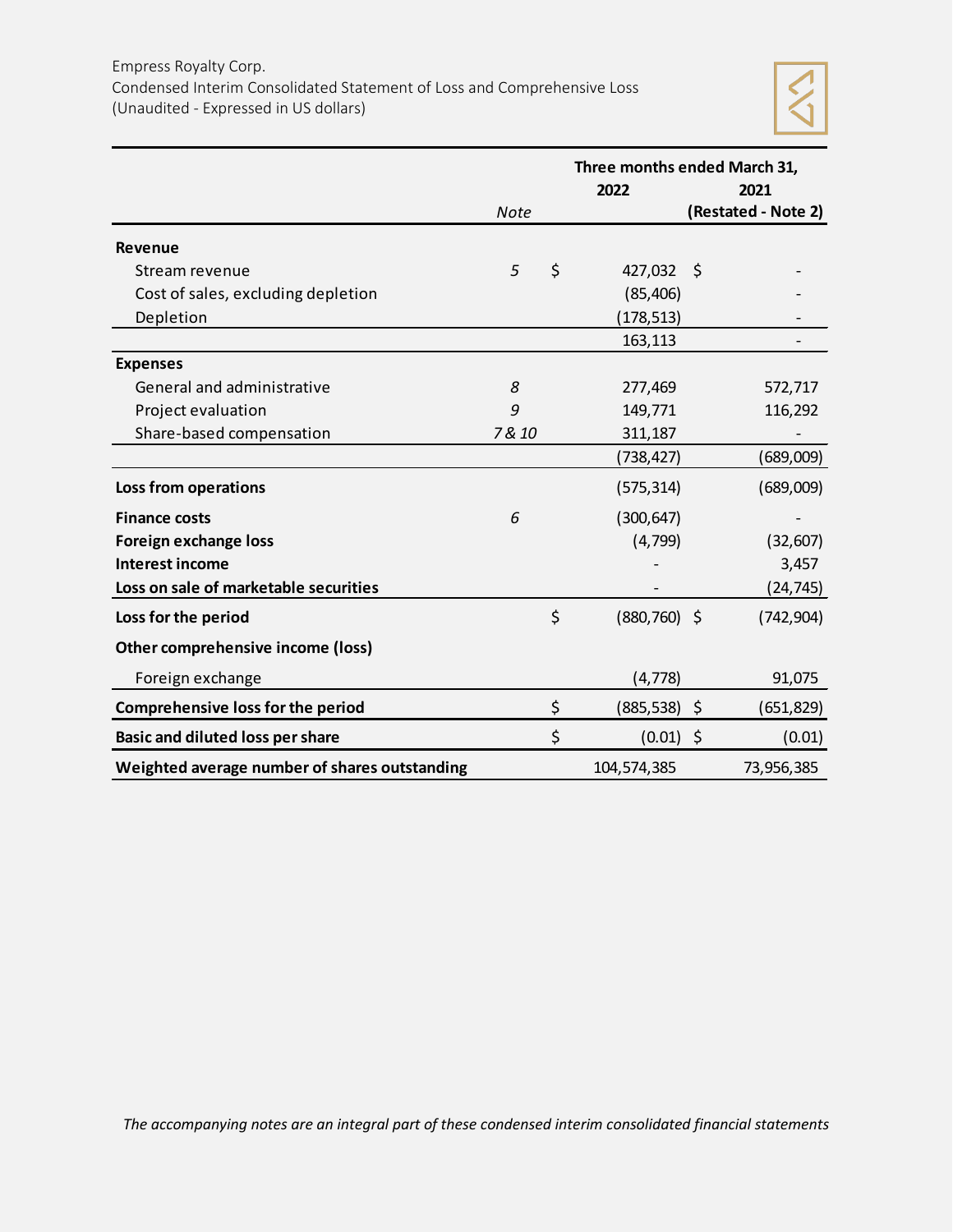|                                                               | Three months ended March 31, |                     |
|---------------------------------------------------------------|------------------------------|---------------------|
|                                                               | 2022                         | 2021                |
|                                                               |                              | (Restated - Note 2) |
| <b>CASH FLOWS FROM (TO) OPERATING ACTIVITIES</b>              |                              |                     |
| Loss for the period                                           | \$<br>$(880, 760)$ \$        | (742, 904)          |
| Items not involving cash:                                     |                              |                     |
| Depletion                                                     | 178,513                      |                     |
| Share-based compensation                                      | 311,187                      |                     |
| Finance costs                                                 | 300,647                      |                     |
| Loss on sale of marketable securities                         |                              | 24,745              |
| Change in non-cash working capital items:                     |                              |                     |
| Receivables                                                   | (698)                        | (44, 171)           |
| Prepaid expenses                                              | 33,565                       | (130, 945)          |
| Trade and other payables                                      | 34,332                       | (71, 166)           |
|                                                               | (23, 214)                    | (964, 441)          |
|                                                               |                              |                     |
| <b>CASH FLOWS FROM (TO) INVESTING ACTIVITIES</b>              |                              |                     |
| Proceeds on sale of marketable securities, net of commissions |                              | 127,264             |
| Acquisition of royalty and stream interests                   | (1,000,000)                  |                     |
| Deferred acquisition costs                                    |                              | (82,097)            |
|                                                               | (1,000,000)                  | 45,167              |
| <b>CASH FLOWS FROM (TO) FINANCING ACTIVITIES</b>              |                              |                     |
| Private placements                                            |                              | 13,011,661          |
| Share issue costs                                             |                              | (943, 595)          |
| Interest paid on loan                                         | (143, 351)                   |                     |
|                                                               | (143, 351)                   | 12,068,066          |
| <b>Effect of foreign exchange</b>                             | 1,142                        | 91,075              |
| Change in cash and cash equivalents for the period            | (1, 165, 423)                | 11,239,867          |
| Cash and cash equivalents, beginning of period                | 2,027,874                    | 5,320,486           |
| Cash and cash equivalents, end of period                      | \$<br>862,451                | \$<br>16,560,353    |
| Non-cash investing and financing activities                   |                              |                     |
| Share issue costs - warrants                                  | \$                           | \$<br>151,383       |
| Accrued deferred acquisition costs                            |                              | 55,424              |
| Accrued share issue costs                                     |                              | 113,349             |
| <b>Supplementary information</b>                              |                              |                     |
| Interest paid                                                 | 143,351                      |                     |
| Income taxes paid                                             |                              |                     |

*The accompanying notes are an integral part of these condensed interim consolidated financial statements*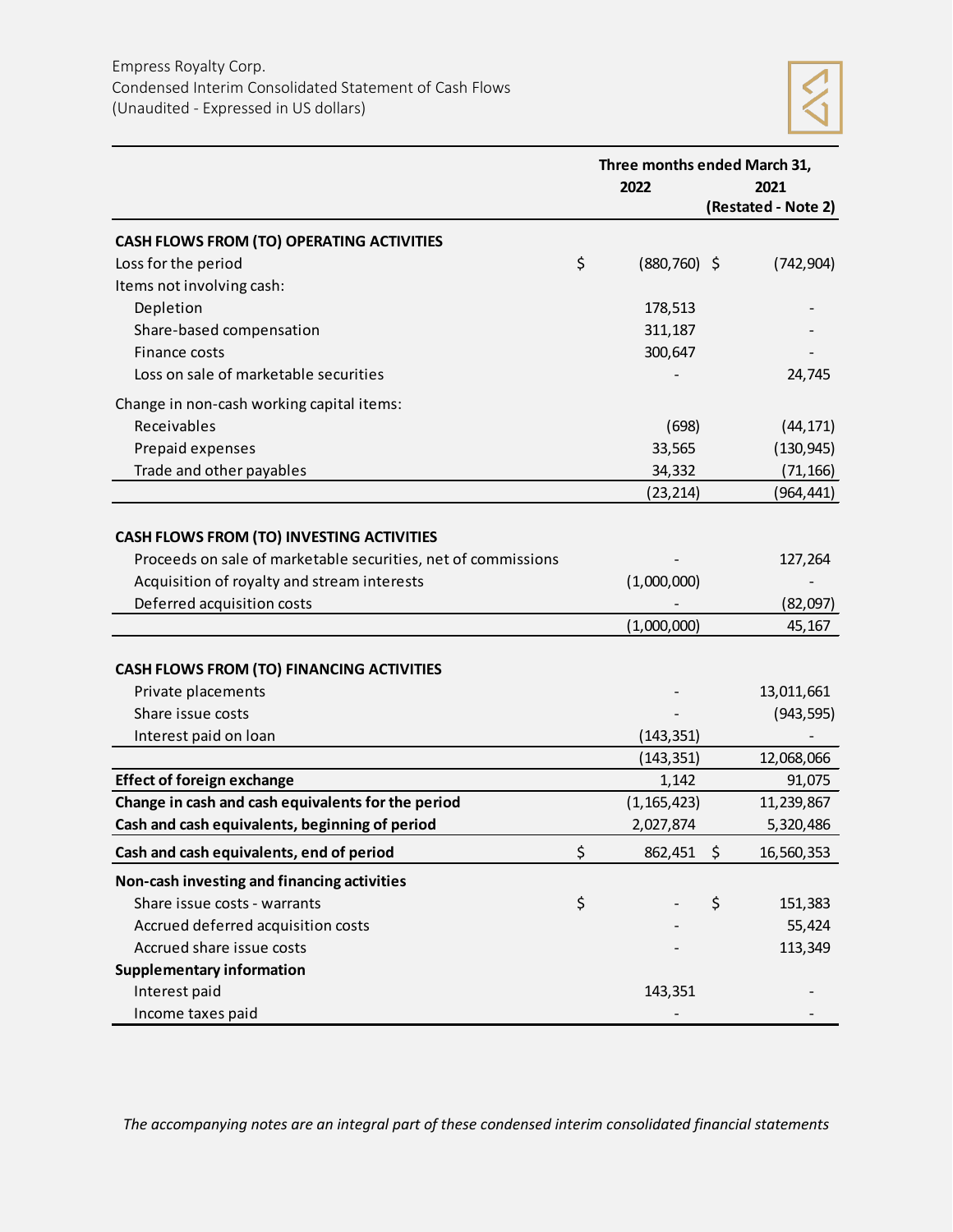# Empress Royalty Corp. Condensed Interim Consolidated Statement of Changes in Shareholders' Equity (Unaudited - Expressed in US dollars)



|                                   | Number of<br><b>Shares</b> | <b>Share</b><br>Capital  |   | Share-based<br>reserve   |   | Foreign<br>exchange<br>reserve |    | <b>Deficit</b>              |    | <b>Total</b><br>Shareholders'<br><b>Equity</b> |
|-----------------------------------|----------------------------|--------------------------|---|--------------------------|---|--------------------------------|----|-----------------------------|----|------------------------------------------------|
| Balance, December 31, 2021        | 104,574,385                | \$17,964,022             | S | 3,392,706                | S | 215.842                        | Ś. | $(4,300,312)$ \$ 17,272,258 |    |                                                |
| Share-based compensation          | ۰.                         | ٠                        |   | 311,187                  |   |                                |    |                             |    | 311,187                                        |
| Comprehensive loss for the period | $\overline{\phantom{0}}$   | $\overline{\phantom{0}}$ |   | $\overline{\phantom{a}}$ |   | (4, 778)                       |    | (880, 760)                  |    | (885, 538)                                     |
| Balance, March 31, 2022           | 104,574,385                | \$17,964,022             |   | 3,703,893                |   | 211.064                        |    | (5, 181, 072)               | S. | 16,697,907                                     |

|                                   | Number of<br><b>Shares</b> |    | <b>Share</b><br>Capital |    | Share-based<br>reserve | Foreign<br>exchange<br>reserve |                     | <b>Deficit</b> |                  | <b>Total</b><br>Shareholders'<br><b>Equity</b> |
|-----------------------------------|----------------------------|----|-------------------------|----|------------------------|--------------------------------|---------------------|----------------|------------------|------------------------------------------------|
|                                   |                            |    |                         |    |                        |                                | (Restated - Note 2) |                |                  |                                                |
| Balance, December 31, 2020        | 71,769,385                 | Ś  | 7,461,854 \$            |    | 16,783                 | Ŝ.                             | 183.622             | Ŝ.             | $(726, 232)$ \$  | 6,936,027                                      |
| Private placements                | 32,805,000                 |    | 11,710,495              |    | 1,301,166              |                                |                     |                |                  | 13,011,661                                     |
| Share issue costs - warrants      | $\overline{\phantom{0}}$   |    | (151, 383)              |    | 151,383                |                                |                     |                |                  |                                                |
| Share issue costs - cash          |                            |    | (1,056,944)             |    |                        |                                |                     |                |                  | (1,056,944)                                    |
| Comprehensive loss for the period | $\overline{\phantom{0}}$   |    |                         |    |                        |                                | 91,075              |                | (742,904)        | (651, 829)                                     |
| <b>Balance, March 31, 2021</b>    | 104,574,385                | \$ | 17,964,022              | -Ŝ | 1,469,332              | Ś.                             | 274.697             | Ś.             | $(1,469,136)$ \$ | 18,238,915                                     |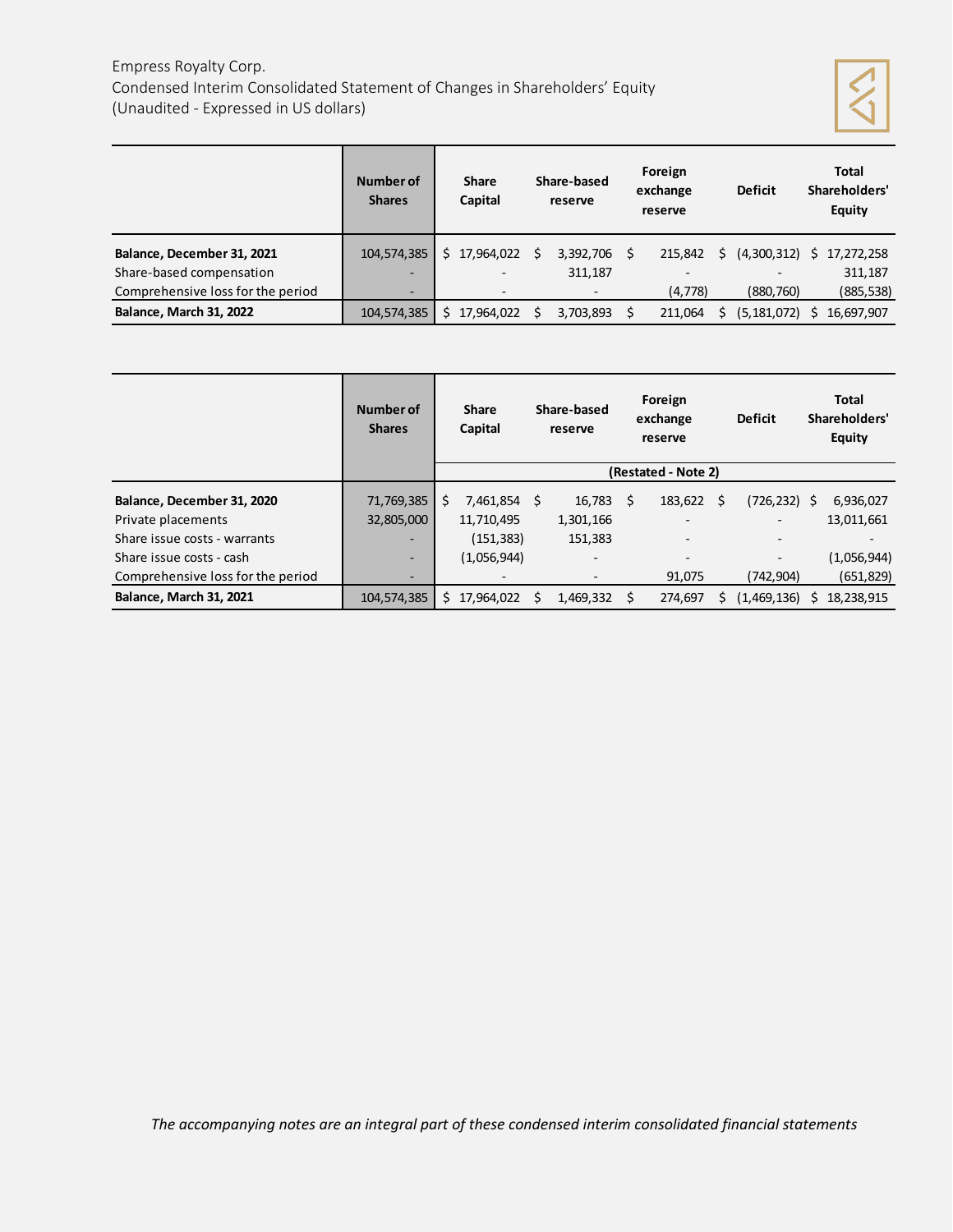

# **1. NATURE OF OPERATIONS**

Empress Royalty Corp. ("Empress" or the "Company") wasincorporated on March 2, 2020 under the laws of the Province of British Columbia, Canada. The Company commenced trading on the TSX Venture Exchange ("TSX-V") on December 29, 2020 under the symbol EMPR. On February 19, 2021, the Company commenced trading on the OTCQB Venture Market in the United States under the symbol EMPYF. The corporate office and registered and records office is located at Unit 1 – 15782 Marine Drive, White Rock, BC, Canada, V4B 1E6.

Empress is primarily in the business of structuring and creating proprietary precious metal royalty and streaming agreements for its own portfolio and also may acquire certain interests from time to time. The Company is focussed primarily on small to mid-tier producing or development stage mining companies, where immediate or near-term revenue can be generated but may consider earlier stage opportunities, as appropriate.

These condensed interim consolidated financial statements have been prepared on a going concern basis which assumes that the Company will be able to realize its assets and discharge its liabilities in the normal course of business for the foreseeable future. As at March 31, 2022, the Company had a working capital deficiency of \$773,378. However, management estimates that projected royalty and stream revenues will provide the Company with sufficient financial resources to carry out currently planned operations through the next twelve months. Additional financing may be required by the Company to complete its long-term strategic objectives. There is no assurance that the Company will be able to obtain adequate financing in the future or that such financing will be on terms acceptable to the Company.

Since March 2020, several measures have been implemented in Canada as well as Mexico, Mozambique and Peru, where the Company holds royalties and streams in response to the increased impact from the coronavirus ("COVID-19"). These measures, which include the implementation of travel bans, selfimposed quarantine periods, social distancing, vaccine or testing mandates, and in some cases mine closures or suspensions, have caused material disruption to business globally. Global financial markets have experienced significant volatility. Governments and central banks have reacted with significant monetary and fiscal interventions designed to stabilize economic conditions. There are significant uncertainties with respect to future developments and impact to the Company related to the COVID-19 pandemic, including the duration, severity and scope of the outbreak and the measures taken by governments and businesses to contain the pandemic. While the impact of COVID-19 is expected to be temporary, the current circumstances are dynamic and the impact of COVID-19 on our business operations cannot be reasonably estimated at this time, such as the duration and impact on future production for our partner operators at their respective mining operations. However, the current situation has slowly been improving and is expected to have less of an adverse impact on the Company's business, results of operations, financial position and cash flows going forward.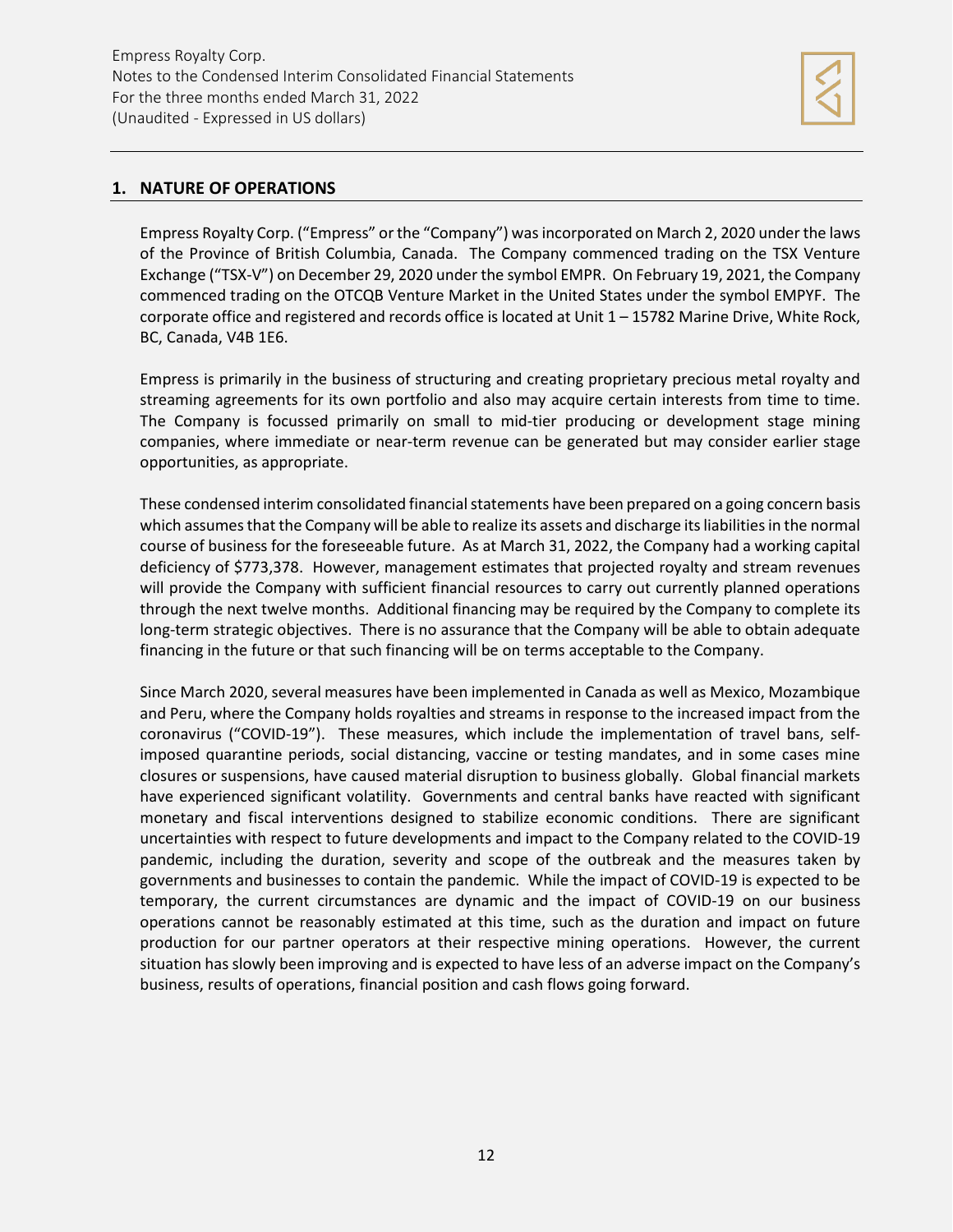

# **2. CHANGE IN ACCOUNTING POLICY**

## **Functional and presentation currency**

The Company elected to change its presentation currency from Canadian dollars to United States ("US") dollars. The change in presentation currency is a voluntary change which is accounted for retrospectively. These condensed interim consolidated financial statements have been restated to US dollars using the procedures outlined below:

- Assets and liabilities in the Statement of Financial Position have been translated into US dollars at the closing foreign currency rates on the relevant statement of financial position dates.
- Statement of Loss and Comprehensive Loss and Statement of Cash Flows have been translated into US dollars using average foreign currency rates prevailing for the relevant period.
- The equity section of the Statement of Financial Position, including foreign currency translation reserve, deficit, share capital and the other reserves, have been translated into US dollars using historical rates.
- Earnings per share disclosures have also been restated to US dollars to reflect the change in presentation currency.

The functional currency of the parent is the Canadian dollar, while the presentation currency of the Company is the US dollar. The functional currency of the Company's subsidiary is the US dollar.

# **3. BASIS OF PRESENTATION**

# **Statement of compliance**

These unaudited condensed interim consolidated financial statements have been prepared in accordance with International Financial Reporting Standards ("IFRS) as issued by the International Accounting Standards Board ("IASB") applicable to the preparation of interim financial statements, including IAS 34, Interim Financial Reporting. The condensed interim consolidated financial statements should be read in conjunction with the annual audited financial statements for the fifteen months ended December 31, 2021.

The Company uses the same accounting policies and methods of computation as in the annual consolidated financial statements for the 15 months ended December 31, 2021.

The consolidated financial statements are presented in US dollars.

#### **Basis of consolidation**

These condensed interim consolidated financial statements include the accounts of the Company and its wholly owned Canadian subsidiary, Empress Royalty Holdings Corp., the holder of all of the Company's current royalty and stream investments. All inter-company balances and transactions, and any income and expenses arising from inter-company transactions, are eliminated on consolidation.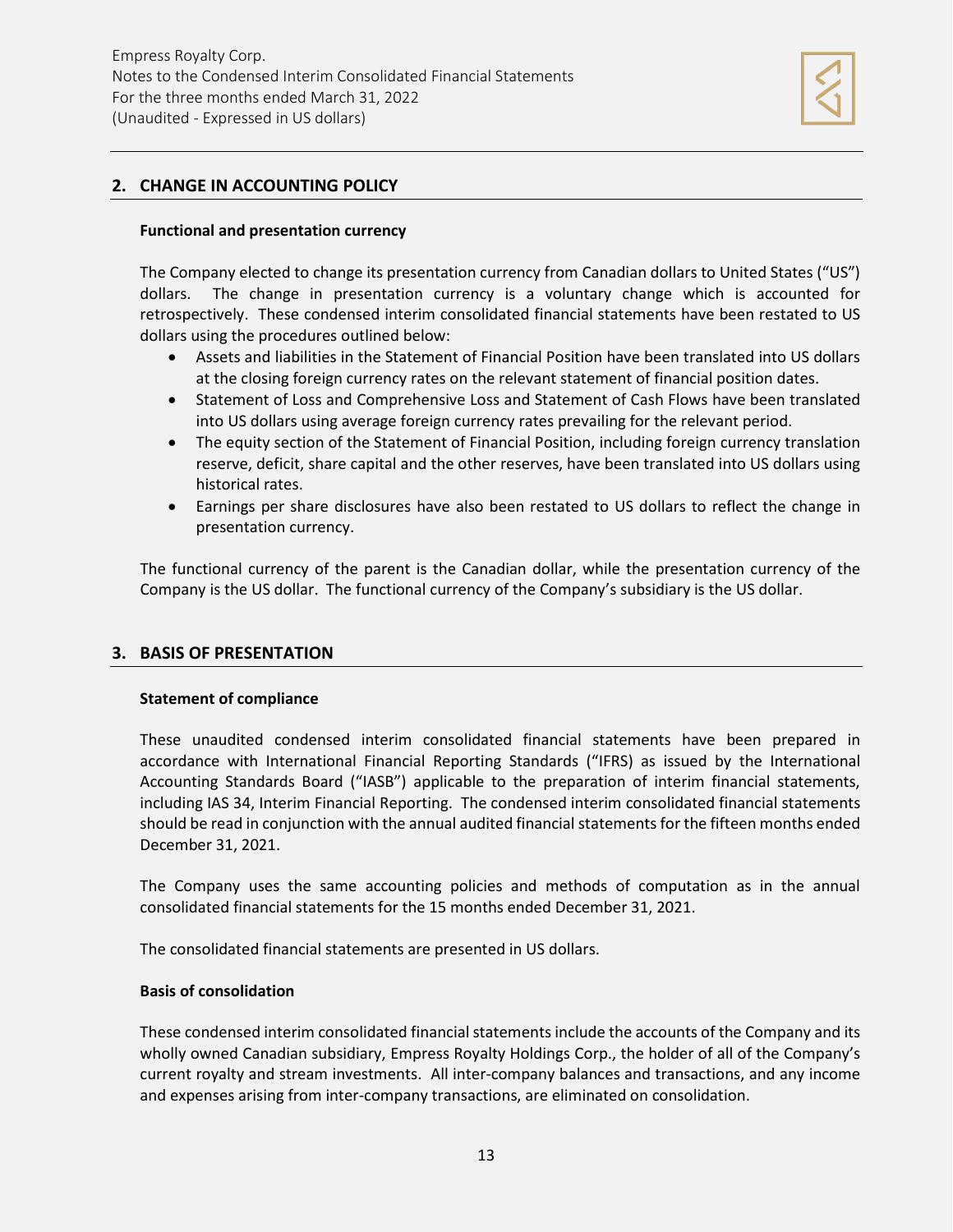

# **3. BASIS OF PRESENTATION (continued)**

## **Significant accounting estimates, judgments and assumptions**

The preparation of the Company's consolidated financial statements in conformity with IFRS requires management to make judgments, estimates and assumptions that affect the reported amounts of assets, liabilities and contingent liabilities at the date of the consolidated financial statements and reported amounts of revenues and expenses during the reporting period. Estimates and assumptions are continuously evaluated and are based on management's experience and other factors, including expectations of future events that are believed to be reasonable under the circumstances. However, actual outcomes can differ from these estimates. Revisions to accounting estimates are recognized in the period in which the estimates are revised and in any future periods affected.

Information about such judgements and estimates are contained in the accounting policies and/or the notes to the consolidated financial statements. Areas of judgement and estimation that have the most significant effect on the amounts recognized in the consolidated financial statements are outlined below.

# **Impairment of royalty and stream interests**

Royalty and stream interests are assessed on a periodic basis for indicators of impairment. The assessment of the fair values of royalty and stream interests requires the use of estimates and assumptions for recoverable production, commodity prices, discount rates, foreign exchange rates and reserve and resources estimates. Changes in any of the estimates used in determining the fair value of the royalty or stream could impact the impairment analysis.

# **Valuation of share-based compensation**

Management determines the costs for share-based compensation using market-based valuation techniques. The fair value of the market-based share awards is determined at the date of grant, using generally accepted valuation techniques. Assumptions are made and judgement is used in applying these valuation techniques including estimating the future volatility of the share price, expected dividend yield, future employee turnover rates, and future share option exercise behaviours and corporate performance. Such judgements are inherently uncertain and changes in these assumptions affect the fair value of the estimates for share-based compensation.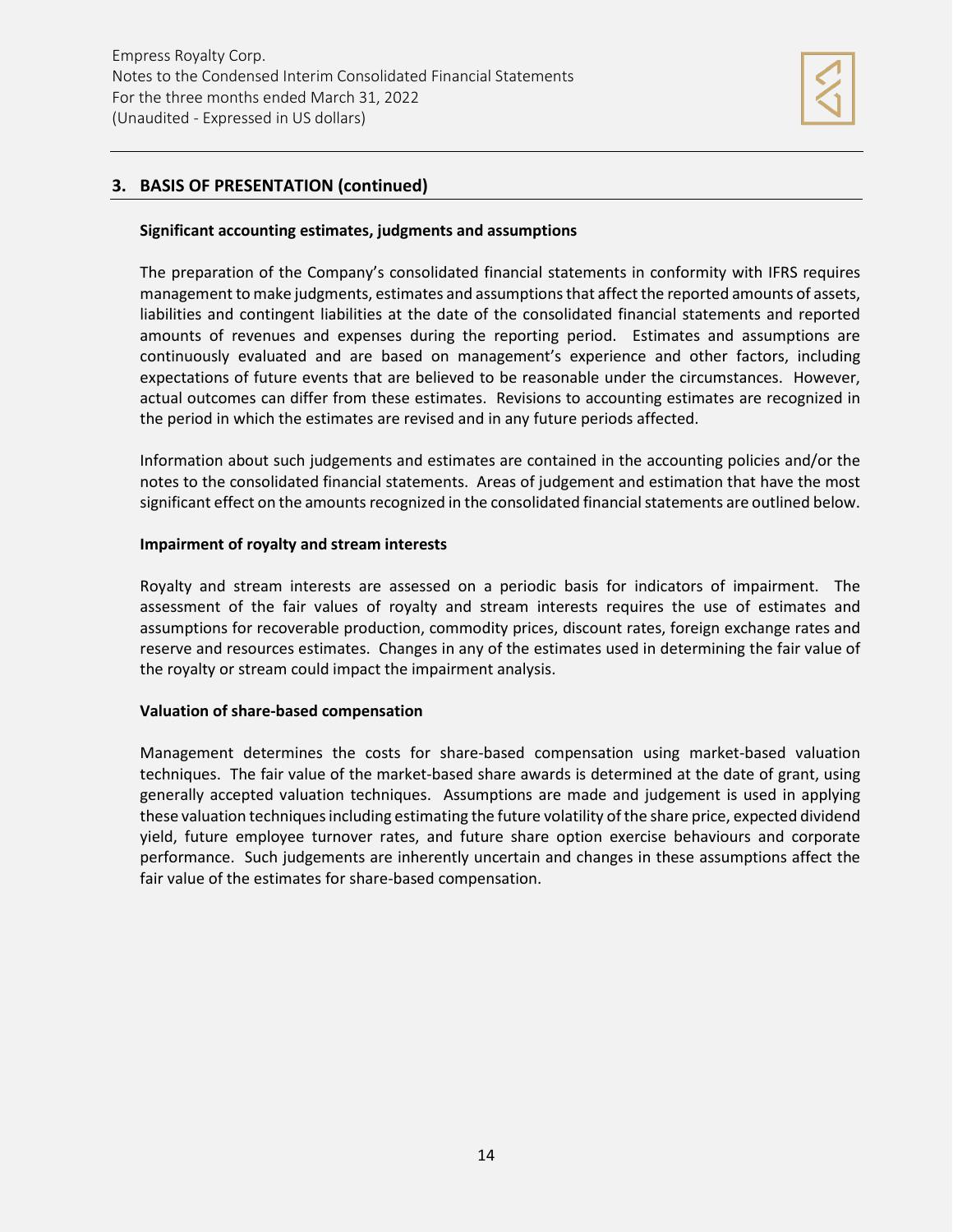

# **3. BASIS OF PRESENTATION (continued)**

#### **Mineral reserves and mineral resources**

The Company's royalty and stream interests that generate economic benefits are considered depletable and are depleted on a units of production method over the life of the mine to which the interest relates, which is determined using available information on proven and probable mineral reserves and the portion of mineral resources expected to be classified as mineral reserves at the mine corresponding to the specific agreement. These calculations require the use of estimates and assumptions, including the mineral reserves and mineral resources related to each royalty or stream interest as provided by the mine operator. Mineral reserves and mineral resources are estimates of the amount of minerals that can be extracted from the mining properties at which the Company has royalty or stream interests. Changes to the mineral reserves and/or mineral resource assumptions could directly impact the depletion rates used. Changes to the depletion rates are accounted for prospectively.

# **4. CASH AND CASH EQUIVALENTS**

|                                      | March 31,<br>2022 | December 31,<br>2021 |
|--------------------------------------|-------------------|----------------------|
| Canadian dollar denominated deposits | 240,248           | 22,545               |
| US dollar denominated deposits       | 594,093           | 1,891,446            |
| Other deposits                       | 28,110            | 113,883              |
| Total                                | 862,451           | 2,027,874            |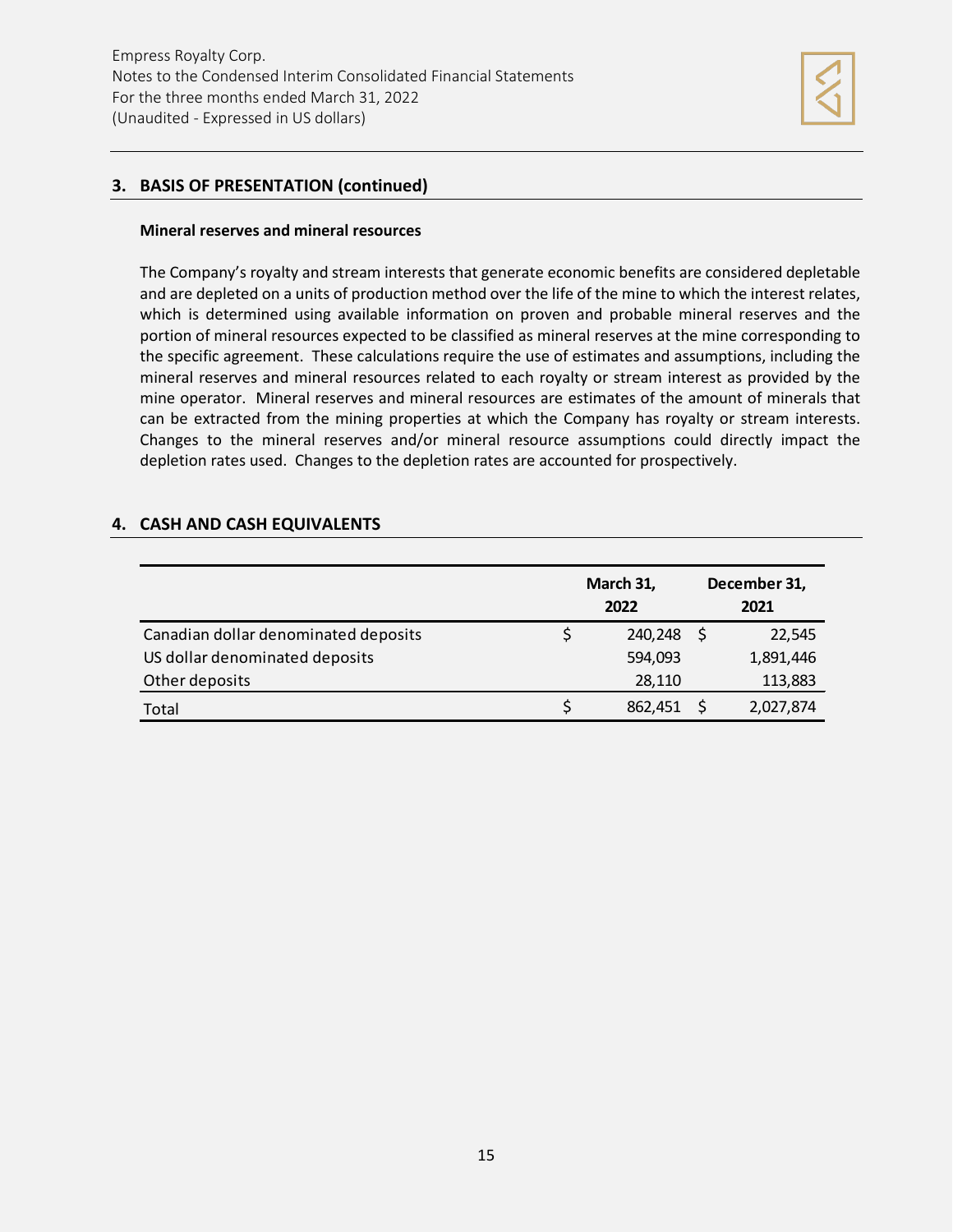

# **5. ROYALTY AND STREAM INTERESTS**

|                                          |                               |    | Cost                     | <b>Accumulated Depletion</b> | Carrying<br>amounts |                               |                  |                            |                            |
|------------------------------------------|-------------------------------|----|--------------------------|------------------------------|---------------------|-------------------------------|------------------|----------------------------|----------------------------|
|                                          | As at<br>December 31,<br>2021 |    | <b>Additions</b>         | As at<br>March 31,<br>2022   |                     | As at<br>December 31,<br>2021 | <b>Depletion</b> | As at<br>March 31,<br>2022 | As at<br>March 31,<br>2022 |
| Sierra Antapite <sup>(1)</sup><br>Peru   | $$10,096,964$ \$              |    | $\overline{\phantom{a}}$ | \$10,096,964                 | \$                  | $93,358$ \$                   | $178,513$ \$     | 271,871                    | \$<br>9,825,093            |
| Tahuehueto <sup>(2)</sup><br>Mexico      | 5,092,628                     |    |                          | 5,092,628                    |                     |                               |                  |                            | 5,092,628                  |
| Manica <sup>(2)</sup><br>Mozambique      | 2,024,284                     |    | 1,000,000                | 3,024,284                    |                     |                               |                  |                            | 3,024,284                  |
| Pinos <sup>(2)</sup><br>Mexico           | 1,630,598                     |    |                          | 1,630,598                    |                     |                               |                  |                            | 1,630,598                  |
| Other royalties <sup>(3)</sup><br>Canada | $\mathbf 1$                   |    |                          | $\mathbf 1$                  |                     |                               |                  |                            | 1                          |
| Total                                    | \$18,844,475                  | Ś. | 1,000,000                | \$19,844,475                 | \$                  | 93,358                        | \$<br>178,513    | \$<br>271,871              | \$19,572,604               |

(1) Production stage asset

(2) Development stage asset

(3) Exploration stage asset

#### **Revenue from royalty and stream interests**

During the three months ended March 31, 2022, the Company earned stream revenue of \$427,032 (2021 - \$Nil) from the gold stream agreement on the Sierra Antapite mine in Peru.

#### **Sierra Antapite Gold Stream**

In July 2021, the Company structured and entered into a stream agreement with Sierra Sun Group, a private corporation, in respect of its Sierra Antapite producing gold mine located in Peru. The Company purchased an amount of gold equal to 2.25% of the payable gold production in return for upfront cash consideration of \$5,000,000 plus an additional amount for each ounce delivered equal to 20% of the prevailing market price. Subsequently, in both October 2021 and December 2021, the Company agreed to purchase an additional 1.125% in exchange for upfront cash of \$2,500,000 each time. As such, the Company will receive a total of 4.5% of payable gold production until 11,000 ounces have been delivered, thereafter dropping to 1% for the life of mine.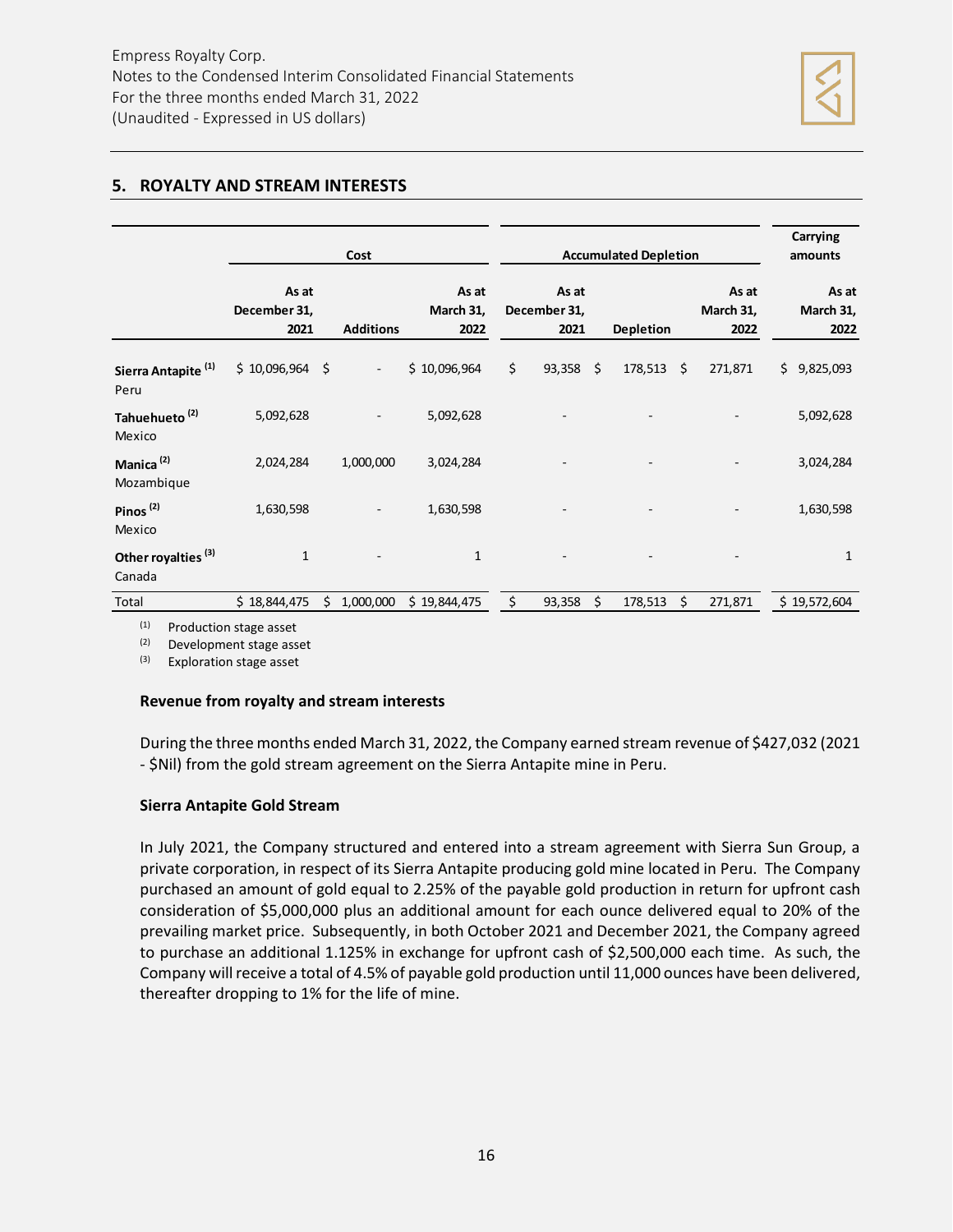

# **5. ROYALTY AND STREAM INTERESTS (continued)**

## **Tahuehueto Silver Stream**

In April 2021, the Company structured and entered into a stream agreement with Altaley Mining Corporation, a publicly traded company (TSX.V: ATLY) in respect of its Tahuehueto silver project located in Mexico. Empress purchased an amount of silver equal to 100% of the payable silver production in return for upfront cash consideration of \$5,000,000 plus an additional amount for each ounce delivered equal to 20% of the prevailing market price until 1,250,000 ounces have been delivered. Thereafter, the amount of payable silver will drop, to 20% on the same terms for a maximum of 10 years from the date of initial production. The cash consideration was paid in two tranches of \$2,000,000 and \$3,000,000 respectively in April 2021 and July 2021.

# **Manica Project Royalty**

In April 2021, the Company structured and entered into a net smelter royalty ("NSR") agreement with Mutapa Mining & Processing LDA ("MMP"), a private corporation, in respect of its Manica hard rock gold project, located in Mozambique. The Company paid \$2,000,000 for a 2.25% NSR interest. In January 2022, the Company paid an additional \$1,000,000 to increase the NSR interest to 3.375% on the first 95,000 ounces of gold and a 1.125% NSR interest thereafter for the life of the mine.

#### **Pinos Project Royalty**

In November 2020, the Company structured and entered into a 1% NSR agreement with Candelaria Mining Corp., a private corporation, in respect of its Pinos project located in Mexico for cash consideration of \$1,500,000. The transaction was a combination of a newly created 0.5% NSR royalty on the Pinos project for consideration of \$750,000 and the purchase of an existing 0.5% NSR royalty for consideration of \$750,000.

#### **Other Royalties**

In July 2020, the Company acquired a portfolio of NSR royalties, all of which are on early-stage exploration properties located in Canada that range between 0.5% and 1.5%.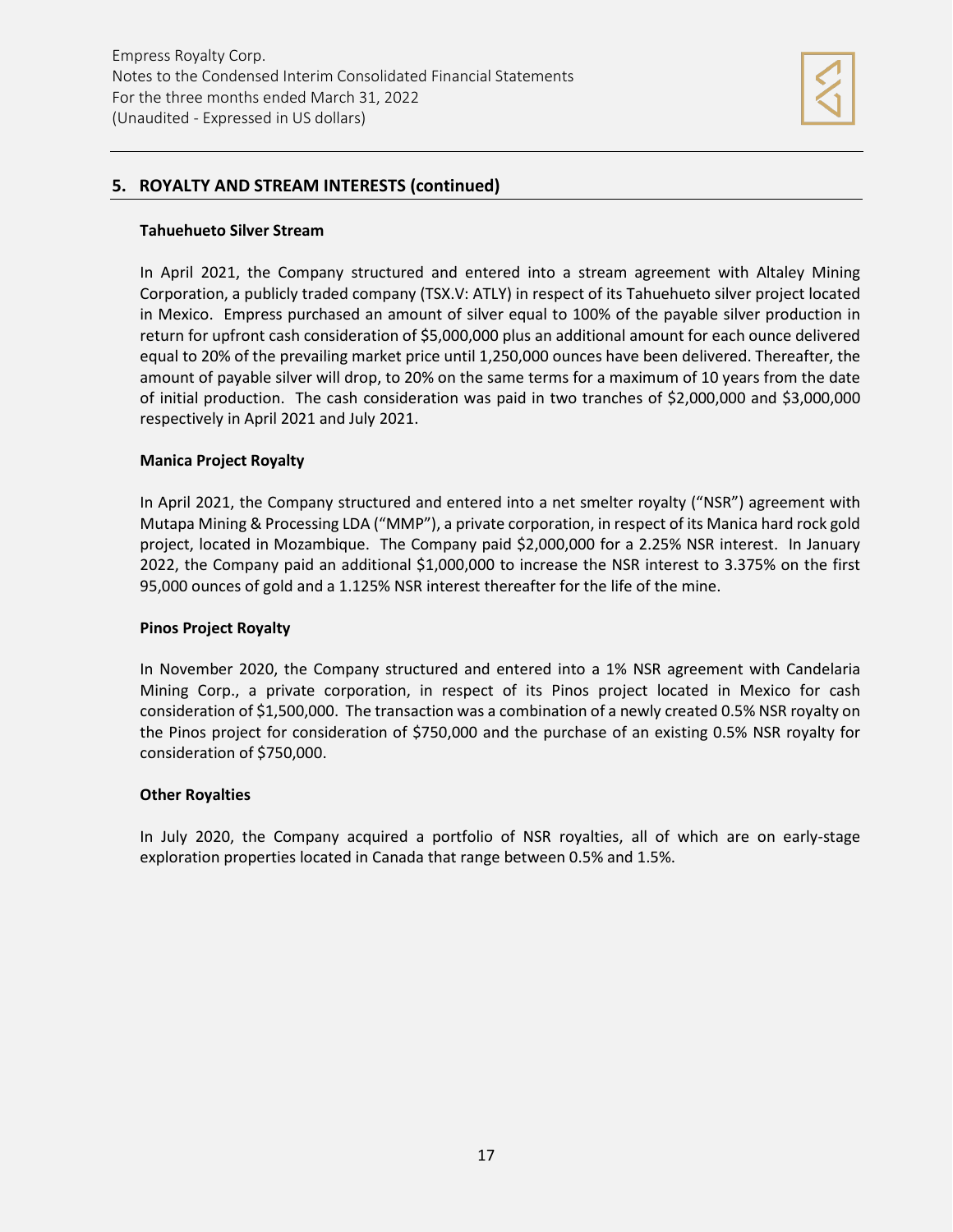# **6. LOAN**

|                                | March 31,<br>2022    | December 31,<br>2021         |
|--------------------------------|----------------------|------------------------------|
| Opening balance                | \$<br>3,140,831      | \$                           |
| Initial Ioan                   |                      | 4,787,234                    |
| Discount on issuance           |                      | (287, 234)                   |
| <b>Transaction costs</b>       |                      | (1, 385, 784)                |
| Accrued interest               | 131,649              | 11,702                       |
| Interest paid                  | (143, 351)           | $\qquad \qquad \blacksquare$ |
| Accretion of transaction costs | 168,998              | 14,913                       |
| Ending balance                 | \$<br>3,298,127      | \$<br>3,140,831              |
|                                |                      |                              |
| Current                        | \$<br>$1,196,808$ \$ | 809,574                      |
| Long-term                      | 2,101,319            | 2,331,257                    |

On December 22, 2021, the Company entered into a credit agreement (the "Nebari Facility") with Nebari Natural Resources Credit Fund I, LP ("Nebari"), an arm's length party, pursuant to which the Company was provided with a \$15,000,000 senior secured credit facility. The Company's received \$4,500,000 upon closing of the Nebari Facility.

The Nebari Facility bears interest at a rate of 10% plus the greater of (i) Libor and (ii) 1% paid quarterly, matures December 22, 2023 and is secured by the royalty and stream interests of the Company as at December 22, 2021 and any future royalty and stream interests which are wholly and/or partially funded with proceeds from the Nebari Facility. The Nebari Facility is subject to standard events of default, as well as a requirement to maintain positive working capital (excluding the current portion of the Nebari loan) and no less than C\$750,000 of cash. As at March 31, 2022, the Company is not in default of these covenants.

On December 23, 2021, the Company issued 7,500,000 warrants to Nebari at value of \$965,720, in addition to incurring legal fees and other transaction costs in connection with the initial drawdown of the Nebari Facility. These transaction costs will be accreted up to the maturity date.

During the three months ended March 31, 2022, the Company recorded finance costs of \$300,647, being interest expense of \$131,649 and accretion of transaction costs of \$168,998.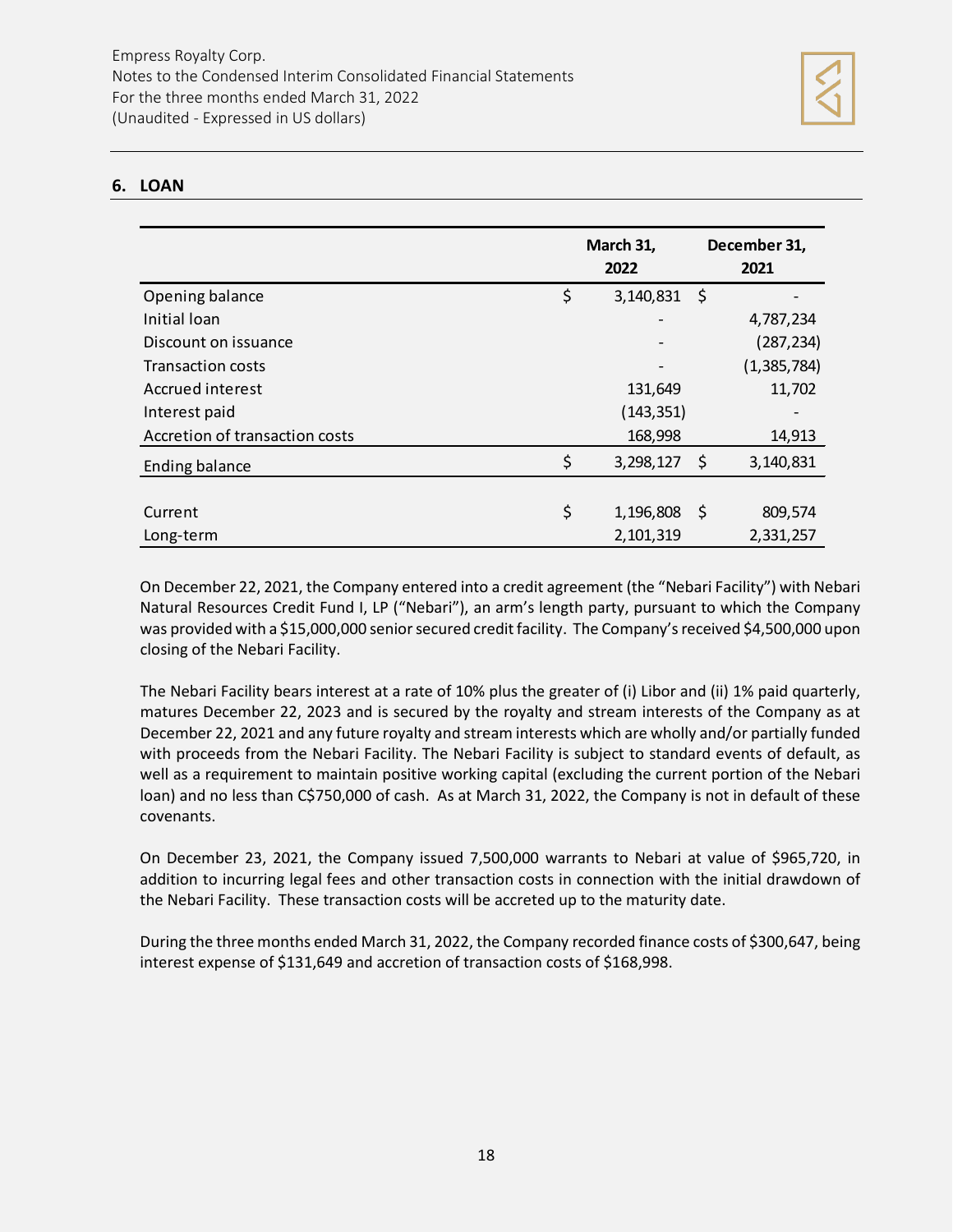

# **7. SHARE CAPITAL**

#### **Authorized**

The Company's authorized share structure consists of an unlimited number of common shares without par value.

#### **Issued and outstanding**

As at March 31, 2022, the Company had 104,574,385 (December 31, 2021 – 104,574,385) common shares issued and outstanding.

The Company did not have any equity transactions during the three months ended March 31, 2022.

The Company's equity transactions during the three months ended March 31, 2021 are as follows:

(1) On March 25,2021, the Company completed a bought deal public offering of 31,505,000 units at a price of C\$0.50 for gross proceeds of \$12,496,034. Each unit consisted of one common share and one-half purchase warrant which are exercisable at C\$0.75 until March 25, 2023. The Company valued the warrants at \$1,249,603 using the residual value approach.

The Company paid cash commissions of \$818,638 and issued 854,550 broker warrants valued at \$151,383 and exercisable at C\$0.50 until March 25, 2023. The Company also incurred cash share issue costs of \$238,306.

(2) On March 25, 2021, the Company completed a non-brokered private placement of 1,300,000 units at a price of C\$0.50 per unit for gross proceeds of \$515,627. Each unit consisted of one common share and one-half warrant exercisable at C\$0.75 until March 25, 2023. The Company valued the warrants at \$51,563 using the residual value approach.

#### **Escrow shares**

As at March 31, 2021, the Company had 14,623,856 common shares in escrow, to be released 3,655,964 on June 23, 2022, 3,655,964 on December 23, 2023, 3,655,964 on June 23, 2024, and 3,655,964 on December 23, 2024.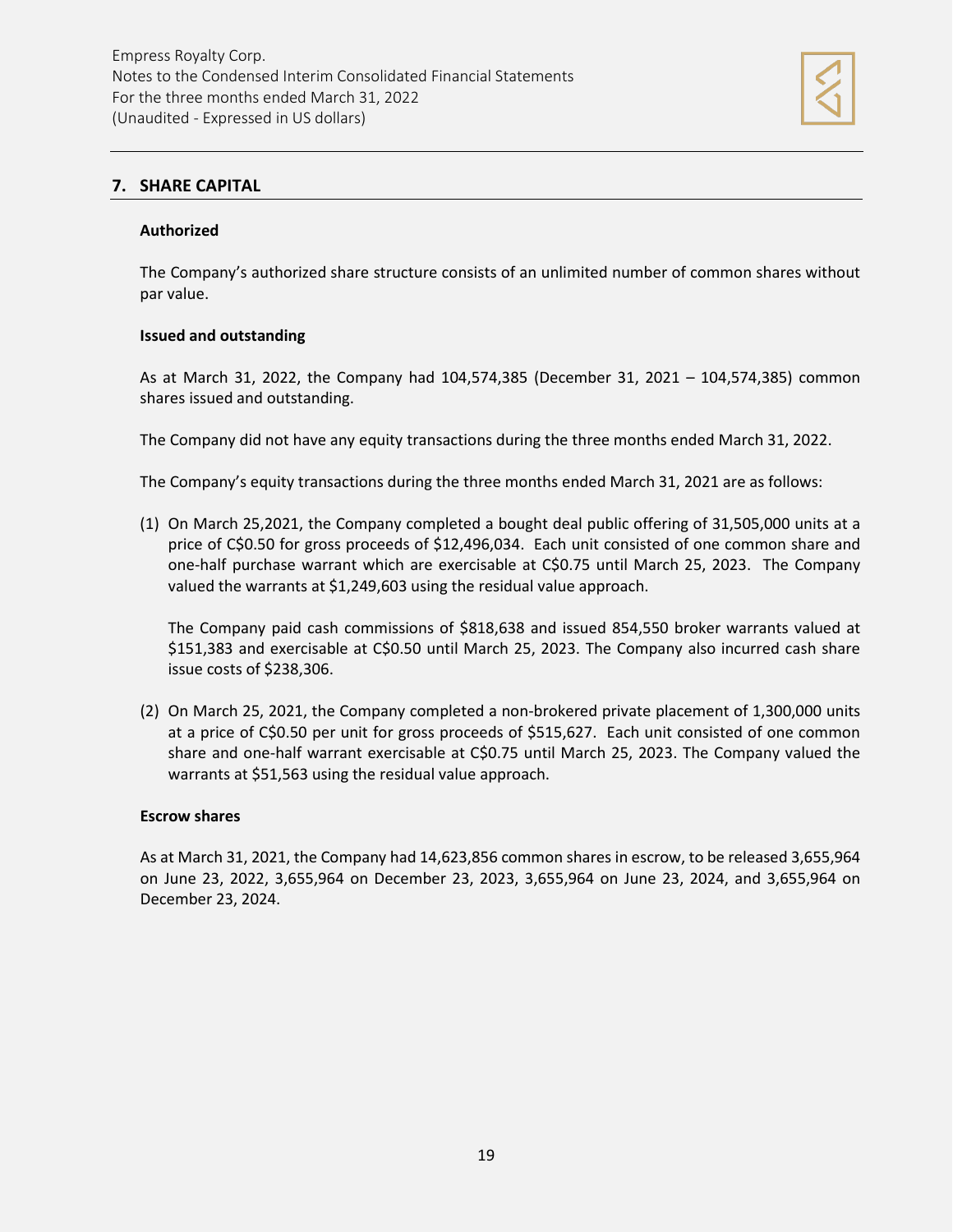

# **7. SHARE CAPITAL (continued)**

#### **Warrants**

The continuity of share purchase warrants for the three months ended March 31, 2022 is as follows:

|                                           | <b>Exercise</b><br>price | Balance,<br>December 31, |   |         |                              |                          | Balance,<br>March 31, |
|-------------------------------------------|--------------------------|--------------------------|---|---------|------------------------------|--------------------------|-----------------------|
| <b>Expiry date</b>                        | (C5)                     | 2021                     |   | Granted | <b>Exercised</b>             | Expired                  | 2022                  |
| March 25, 2023                            | 0.50<br>S.               | 854,550                  |   |         |                              |                          | 854,550               |
| March 25, 2023                            | 0.75                     | 16,402,500               |   |         | $\qquad \qquad \blacksquare$ | $\overline{\phantom{a}}$ | 16,402,500            |
| December 23, 2023                         | 0.27                     | 7,500,000                |   | -       | $\qquad \qquad \blacksquare$ |                          | 7,500,000             |
|                                           |                          | 24,757,050               |   |         | $\qquad \qquad \blacksquare$ |                          | 24,757,050            |
|                                           |                          |                          |   |         |                              |                          |                       |
| Weighted average exercise price $(C5)$ \$ |                          | 0.60                     | S |         | $\overline{\phantom{a}}$     | $\overline{\phantom{a}}$ | 0.60                  |

#### **Stock options**

In June 2021, the company implemented an incentive compensation plan (the "Omnibus Equity Plan") for stock options, deferred stock units and restricted share units. The maximum number of shares reserved for issue under the plans shall not exceed 10% of the outstanding shares of the Company, as at the date of the grant.

The continuity of stock options for the three months ended March 31, 2022 is as follows:

|                                          | <b>Exercise</b> | Balance,     |                               |                          |                          | Balance,  |
|------------------------------------------|-----------------|--------------|-------------------------------|--------------------------|--------------------------|-----------|
|                                          | price           | December 31, |                               |                          |                          | March 31, |
| <b>Expiry date</b>                       | (C5)            | 2021         | Granted                       | <b>Exercised</b>         | <b>Expired</b>           | 2022      |
| April 19, 2026 <sup>(1)</sup>            | 0.50<br>S.      | 8,400,000    | $\overline{\phantom{0}}$      | $\overline{\phantom{0}}$ | -                        | 8,400,000 |
| August 1, 2022 <sup>(2)</sup>            | 0.50            | 500,000      | $\overline{\phantom{0}}$      | -                        | -                        | 500,000   |
|                                          |                 | 8,900,000    |                               | $\overline{\phantom{0}}$ | -                        | 8,900,000 |
|                                          |                 |              |                               |                          |                          |           |
| Weighted average exercise price (C\$) \$ |                 | 0.50         | S<br>$\overline{\phantom{0}}$ | $\overline{\phantom{a}}$ | $\overline{\phantom{a}}$ | 0.50      |

(1) vest one-third on April 19, 2022, one-third on April 19, 2023, and one-third on April 19, 2024

(2) vest 25% on grant and 25% every three months thereafter

As at March 31, 2022, 500,000 of the stock options are exercisable.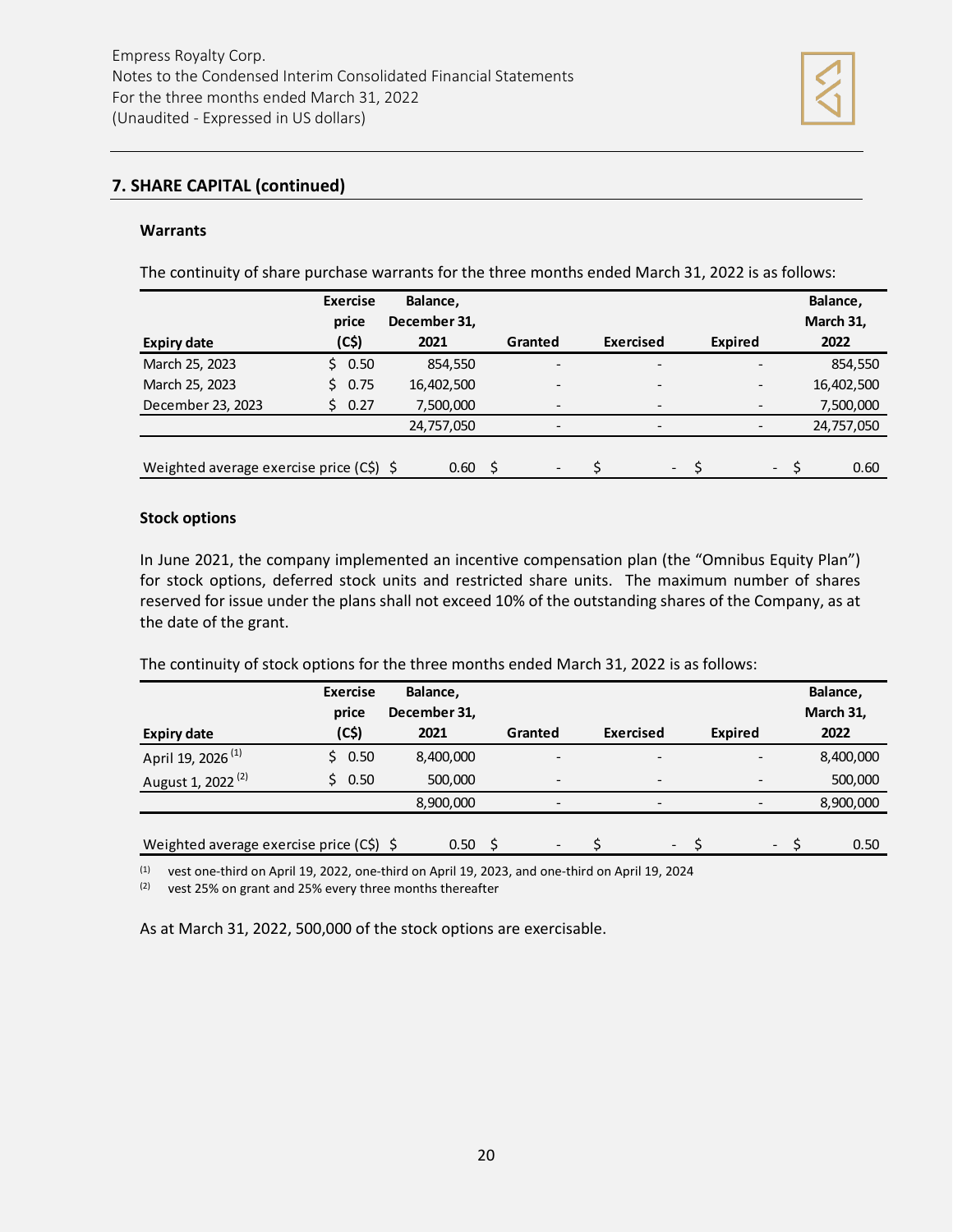

# **7. SHARE CAPITAL (continued)**

# **Share-based compensation**

On April 19, 2021, the Company granted 8,400,000 stock options under the Omnibus Equity Plan to directors, officers, employees and consultants exercisable at a price of C\$0.50 until April 19, 2026. The stock options were valued at a fair value of \$2,081,422, of which \$310,046 was recorded as share-based compensation during the three months ended March 31, 2022. The options granted vest equally over a three-year period.

On April 19, 2021, the Company granted 500,000 stock options under the Omnibus Equity Plan to an investor relations consultant exercisable at a price of C\$0.50 until August 1, 2022. The stock options were valued at a fair value of \$66,827, of which \$1,141 was recorded as share-based compensation during the three months ended March 31, 2022. The options granted are now fully vested.

# **8. GENERAL AND ADMINISTRATIVE**

|                                    | Note | 2022          | Three months ended March 31,<br>2021<br>(Restated - Note 2) |         |  |  |  |  |
|------------------------------------|------|---------------|-------------------------------------------------------------|---------|--|--|--|--|
| Consulting fees and salaries       | 10   | \$<br>145,783 | S                                                           | 93,450  |  |  |  |  |
| Director fees                      | 10   | 5,923         |                                                             | 5,924   |  |  |  |  |
| Investor and shareholder relations |      | 86,929        |                                                             | 297,526 |  |  |  |  |
| Office expenses                    |      | 15,683        |                                                             | 18,015  |  |  |  |  |
| Professional fees                  |      | 9,565         |                                                             | 85,729  |  |  |  |  |
| Regulatory fees                    |      | 13,586        |                                                             | 72,073  |  |  |  |  |
|                                    |      | \$<br>277,469 |                                                             | 572,717 |  |  |  |  |

# **9. PROJECT EVALUATION**

|                   |           |    | Three months ended March 31, |    |                     |
|-------------------|-----------|----|------------------------------|----|---------------------|
|                   |           |    | 2021                         |    |                     |
|                   | Note      |    |                              |    | (Restated - Note 2) |
| Consulting fees   | <i>10</i> | \$ | 90,000                       | -S | 90,000              |
| Professional fees |           |    | 35,294                       |    | 16,146              |
| Travel            |           |    | 24,477                       |    | 10,146              |
|                   |           |    | 149,771                      |    | 116,292             |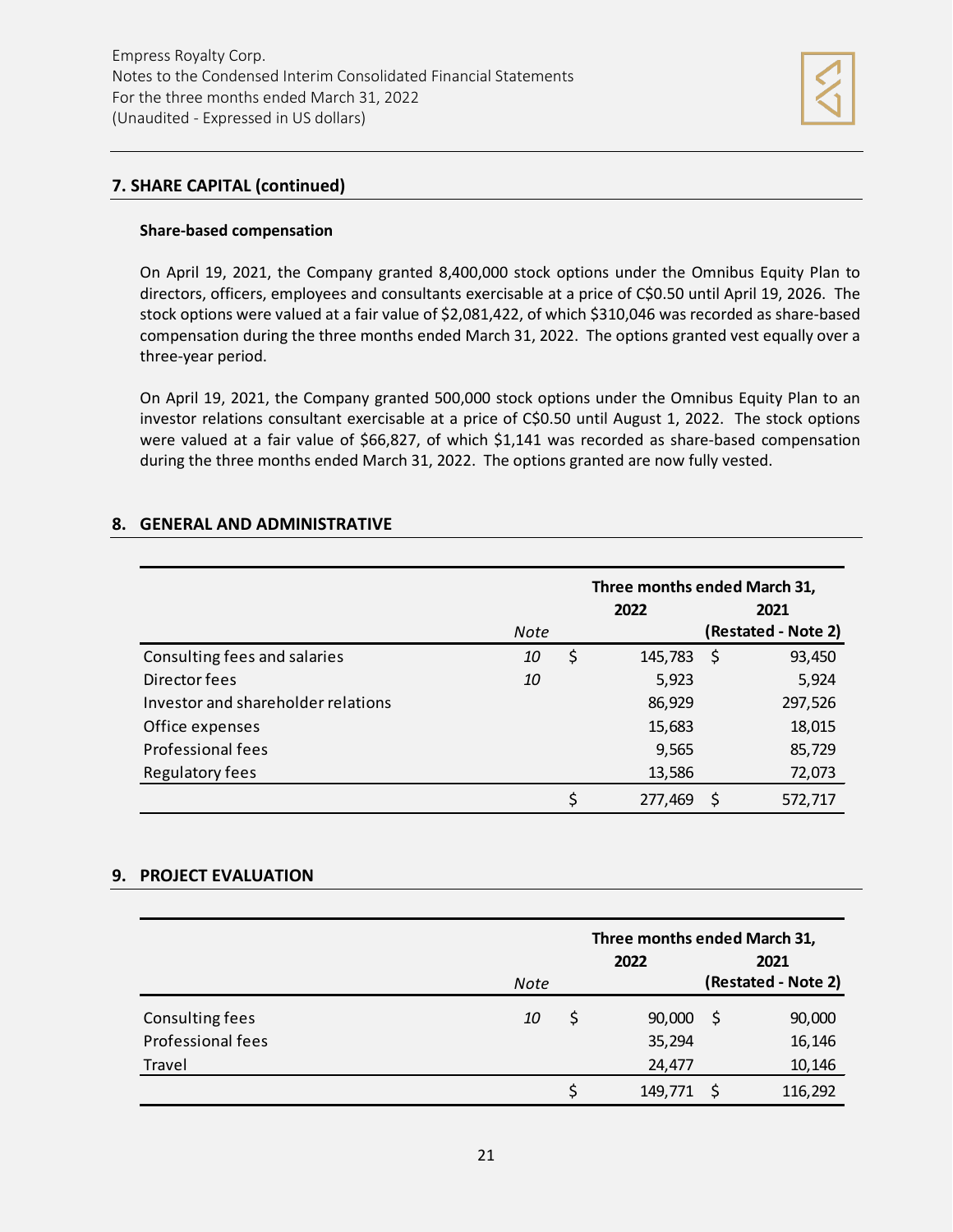

# **10. RELATED PARTY TRANSACTIONS**

#### *Compensation of key management personnel*

Key management includes members of the Board of Directors, the Chief Executive Officer, the Chief Financial Officer, and the Corporate Secretary. The aggregate compensation paid, or payable, to key management personnel during the three months ended March 31, 2022 and 2021 are as follows:

|                                               | Three months ended March 31, |         |                     |  |
|-----------------------------------------------|------------------------------|---------|---------------------|--|
|                                               | 2022                         | 2021    |                     |  |
|                                               |                              |         | (Restated - Note 2) |  |
| Consulting fees                               |                              |         |                     |  |
| <b>Chief Executive Officer</b>                | \$<br>$35,539$ \$            |         | 35,545              |  |
| Golden Oak <sup>(1)</sup>                     | 29,616                       |         | 29,621              |  |
|                                               | \$<br>$65,155$ \$            |         | 65,166              |  |
|                                               |                              |         |                     |  |
| Director fees                                 | \$<br>$5,923$ \$             |         | 5,924               |  |
|                                               |                              |         |                     |  |
| Project evaluation expenses - Consulting fees |                              |         |                     |  |
| Endeavour $(2)$                               | \$<br>45,000 \$              |         | 45,000              |  |
| Director                                      | 45,000                       |         | 45,000              |  |
|                                               | \$<br>90,000                 | $\zeta$ | 90,000              |  |
|                                               |                              |         |                     |  |
| Share-based compensation                      | \$<br>241,762                | \$      |                     |  |
| Total                                         | \$<br>402,840                | \$      | 161,090             |  |

(1) Golden Oak Corporate Services Ltd. ("Golden Oak") is a consulting company controlled by the Corporate Secretary and former Chief Financial Officer of the Company. The Corporate Secretary and former Chief Financial Officer are employees of Golden Oak and are not paid directly by the Company.

 $(2)$  Endeavour Financial Limited (Cayman) ("Endeavour") and the Company have a director in common.

#### *Amounts due to related parties*

As at March 31, 2022, the Company had trade and other payables of \$279,875 (December 31, 2021 - \$192,746) owing to related parties, being \$135,000 owing to a director for consulting fees, \$135,000 owing to Endeavour for consulting fees, as well as \$9,162 owing to Endeavour and \$713 owing to Golden Oak for the reimbursement of expenses. All amounts owed are unsecured and non-interest bearing.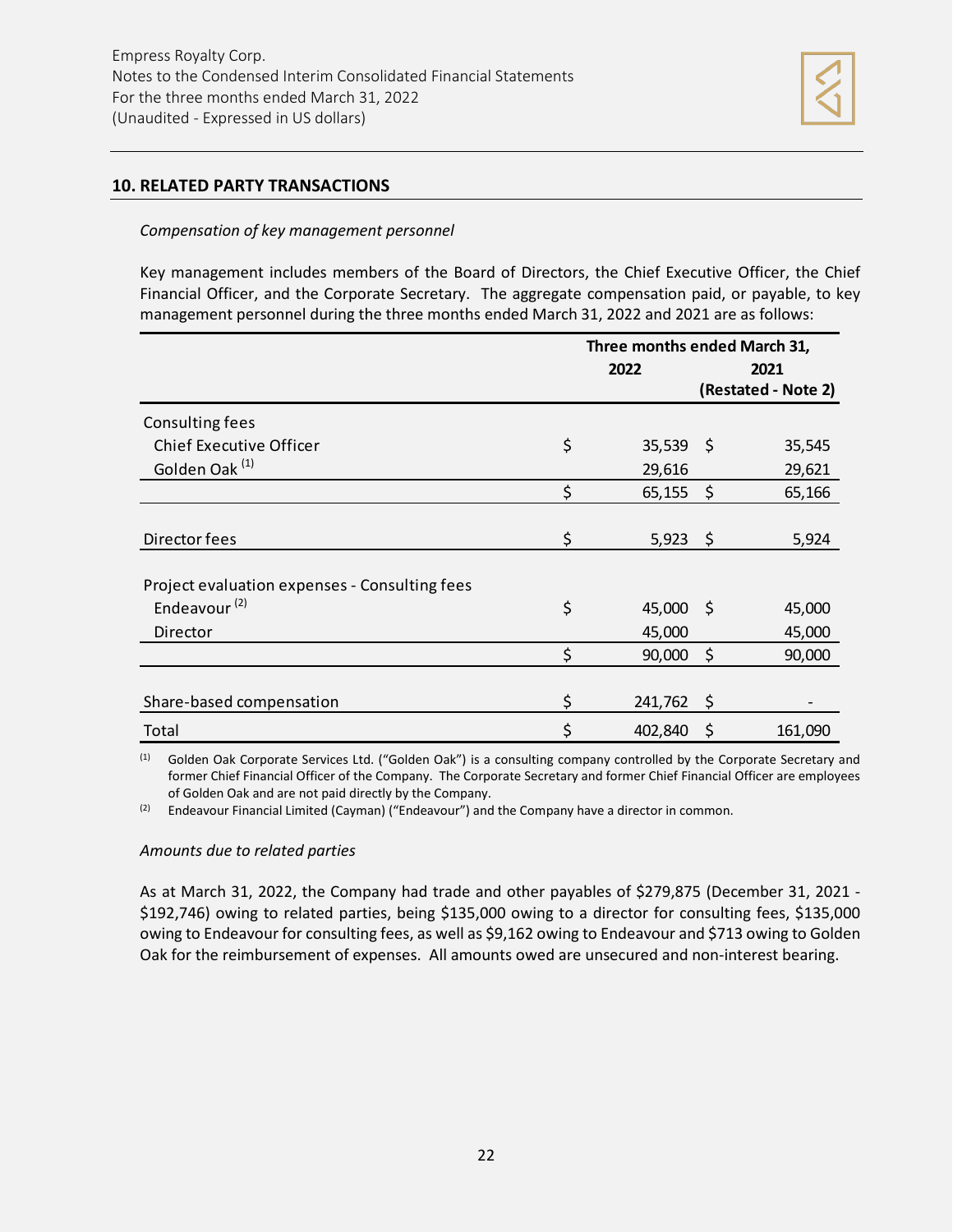

## **11. SEGMENTED INFORMATION**

Operating segments are reported in a manner consistent with the internal reporting provided to the chief operating decision-maker. The chief operating decision-maker, who is responsible for allocating resources and assessing performance of the operating segment, has been identified as the Chief Executive Officer.

As at March 31, 2022, the Company's business is the structuring and creation of mining royalty and streaming interests for their own portfolio. The geographical breakdown of the Company's royalty and stream interests is described in Note 5. All of the Company's revenue is derived from the Sierra Antapite gold stream in Peru as described in Note 5.

# **12. FINANCIAL INSTRUMENTS AND RISK MANAGEMENT**

#### **Financial instruments**

Financial instruments are classified into one of the following categories: fair value through profit or loss ("FVTPL"); fair value through other comprehensive income ("FVTOCI"); or at amortized cost. The carrying values of the Company's financial instruments are classified into the following categories:

|                           |                | March 31,<br>2022 |  | December 31,<br>2021 |
|---------------------------|----------------|-------------------|--|----------------------|
| Cash and cash equivalents | <b>FVTPL</b>   | 862,451           |  | 2,027,874            |
| Receivables               | Amortized cost | 11,057            |  | 10,201               |
| Trade and other payables  | Amortized cost | (456, 747)        |  | (416, 198)           |
| Loan                      | Amortized cost | (3, 298, 127)     |  | (3, 140, 831)        |

The Company's financial instruments recorded at fair value require disclosure about how the fair value was determined based on significant levels of inputs described in the following hierarchy:

Level 1 – inputs to the valuation methodology are quoted prices (unadjusted) for identical assets or liabilities in active markets.

Level 2 – inputs to valuation methodology include quoted prices for similar assets and liabilities in active markets, and inputs that are observable for the asset or liability, either directly or indirectly, for substantially the full term of the financial instrument.

Level 3 – inputs to the valuation methodology are unobservable and significant to the fair value measurement.

The carrying value of receivables, trade and other payables and the loan approximates their fair value due to its short-term nature. Cash and cash equivalents are recorded at fair value using Level 1 of the fair value hierarchy.